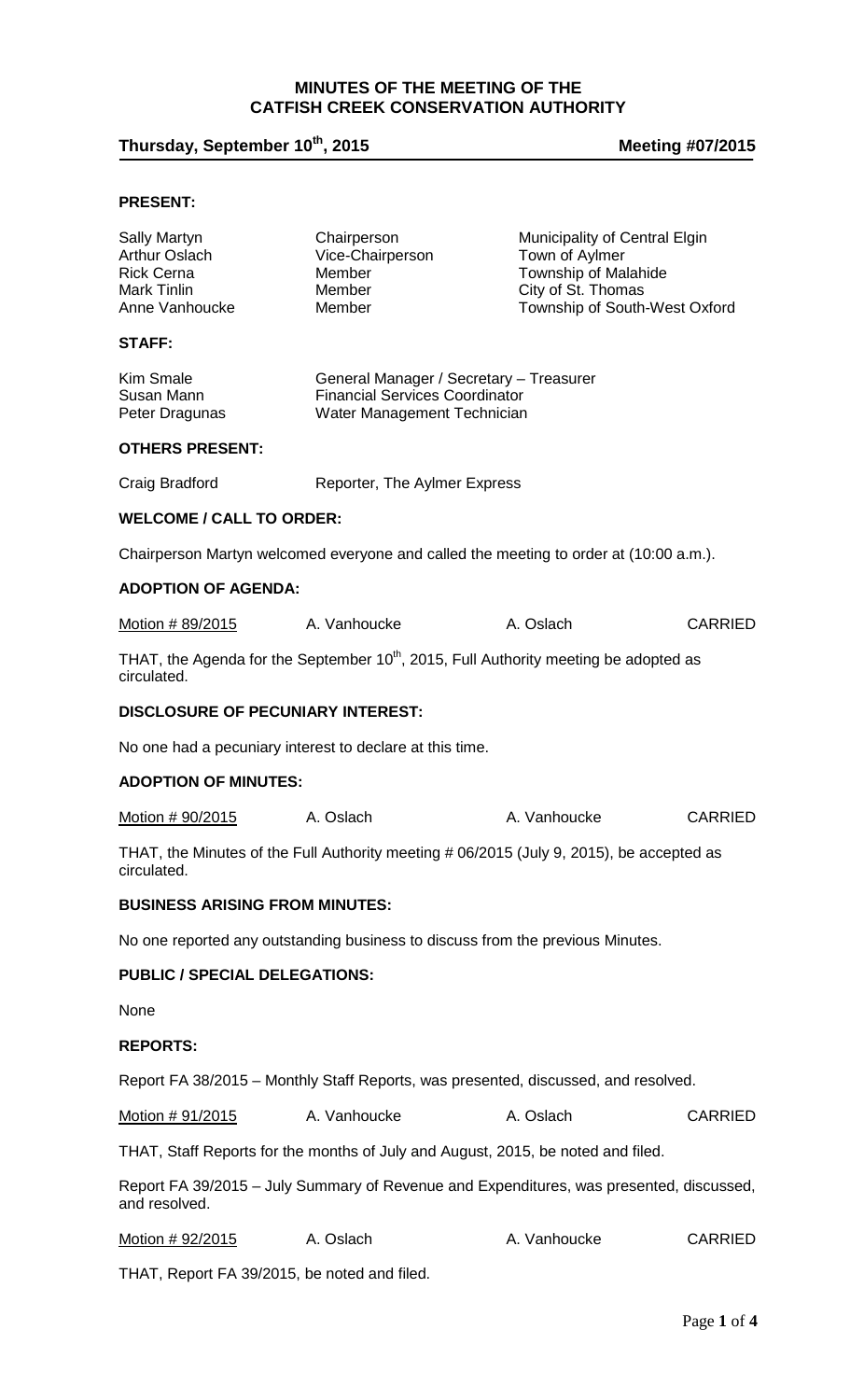| Report FA 40/2015 - Accounts Paid, was presented, discussed, and resolved.                                                                                                                                                           |                                                                                        |              |                |  |  |
|--------------------------------------------------------------------------------------------------------------------------------------------------------------------------------------------------------------------------------------|----------------------------------------------------------------------------------------|--------------|----------------|--|--|
| Motion # 93/2015                                                                                                                                                                                                                     | A. Vanhoucke                                                                           | A. Oslach    | <b>CARRIED</b> |  |  |
| THAT, Accounts Paid totaling \$74,615.11, be approved for payment as presented in Report<br>FA 40/2015.                                                                                                                              |                                                                                        |              |                |  |  |
| Report FA 41/2015 - August Summary of Revenue and Expenditures, was presented,<br>discussed, and resolved.                                                                                                                           |                                                                                        |              |                |  |  |
| Motion # 94/2015                                                                                                                                                                                                                     | R. Cerna                                                                               | A. Vanhoucke | <b>CARRIED</b> |  |  |
| THAT, Report FA 41/2015, be noted and filed.                                                                                                                                                                                         |                                                                                        |              |                |  |  |
| Report FA 42/2015 - Accounts Payable, was presented, discussed, and resolved.                                                                                                                                                        |                                                                                        |              |                |  |  |
| Motion # 95/2015                                                                                                                                                                                                                     | A. Oslach                                                                              | R. Cerna     | <b>CARRIED</b> |  |  |
| <b>Report FA 42/2015</b>                                                                                                                                                                                                             | THAT, Accounts Payable totaling \$29,079.25, be approved for payments as presented in  |              |                |  |  |
| Report FA 43/2015 - Monthly Plan Review, was presented, discussed, and resolved.                                                                                                                                                     |                                                                                        |              |                |  |  |
| Motion # 96/2015                                                                                                                                                                                                                     | M. Tinlin                                                                              | A. Oslach    | <b>CARRIED</b> |  |  |
| THAT, the Full Authority approve the Monthly Plan Review Report for the months of July and<br>August, 2015.                                                                                                                          |                                                                                        |              |                |  |  |
| Report FA 44/2015 - Southwestern Ontario Orthophotography Project, discussed, and<br>resolved.                                                                                                                                       |                                                                                        |              |                |  |  |
| Motion # 97/2015                                                                                                                                                                                                                     | M. Tinlin                                                                              | A. Vanhoucke | <b>CARRIED</b> |  |  |
| THAT, the Full Authority ratify the Sub-License Agreement with Conservation Ontario for the<br>delivery of the spring 2015 photos and data make available through the Southwestern Ontario<br>Orthophotography Project; and further, |                                                                                        |              |                |  |  |
| That, the total cost of $$1,140.35 + HST$ , be paid from the 2015 Budget.                                                                                                                                                            |                                                                                        |              |                |  |  |
| Report FA 45 /2015 – Provincial Flood Forecasting and Warning Workshop, was presented,<br>discussed, and resolved.                                                                                                                   |                                                                                        |              |                |  |  |
| <u>Motion # 98/2015</u>                                                                                                                                                                                                              | R. Cerna                                                                               | A. Oslach    | <b>CARRIED</b> |  |  |
| THAT, the Full Authority authorize the Water Management Technician, and the Resource<br>Planning Coordinator to attend the Provincial Flood Forecasting and Warning. Workshop on<br>September 15-16, 2015.                           |                                                                                        |              |                |  |  |
| resolved.                                                                                                                                                                                                                            | Report FA 46/2015 – Calton Swamp Conservation Agreement, was presented, discussed, and |              |                |  |  |
| <u>Motion # 99/2015</u>                                                                                                                                                                                                              | A. Oslach                                                                              | A. Vanhoucke | <b>CARRIED</b> |  |  |
| THAT, the Full Authority adopt the new Ducks Unlimited Canada Conservation Agreement for<br>the Calton Swamp as presented in Report FA 46/2015.                                                                                      |                                                                                        |              |                |  |  |
| Report FA 47/2015 – Property Tax Comparison, was presented, discussed, and resolved.                                                                                                                                                 |                                                                                        |              |                |  |  |
| Motion # 100/2015                                                                                                                                                                                                                    | A. Oslach                                                                              | A. Oslach    | <b>CARRIED</b> |  |  |
| THAT, Report FA 47/2015, be received as information at this time.                                                                                                                                                                    |                                                                                        |              |                |  |  |
| Report FA 48/2015 - A.D. Latornell Conservation Symposium, was presented, discussed, and<br>resolved                                                                                                                                 |                                                                                        |              |                |  |  |
| Motion # 101/2015                                                                                                                                                                                                                    | R. Cerna                                                                               | A. Vanhoucke | <b>CARRIED</b> |  |  |
| THAT, the Full Authority authorize one (1) delegate to attend the 22 <sup>nd</sup> Annual A.D. Latornell<br>Conservation Symposium on November 17 - 19, 2015.                                                                        |                                                                                        |              |                |  |  |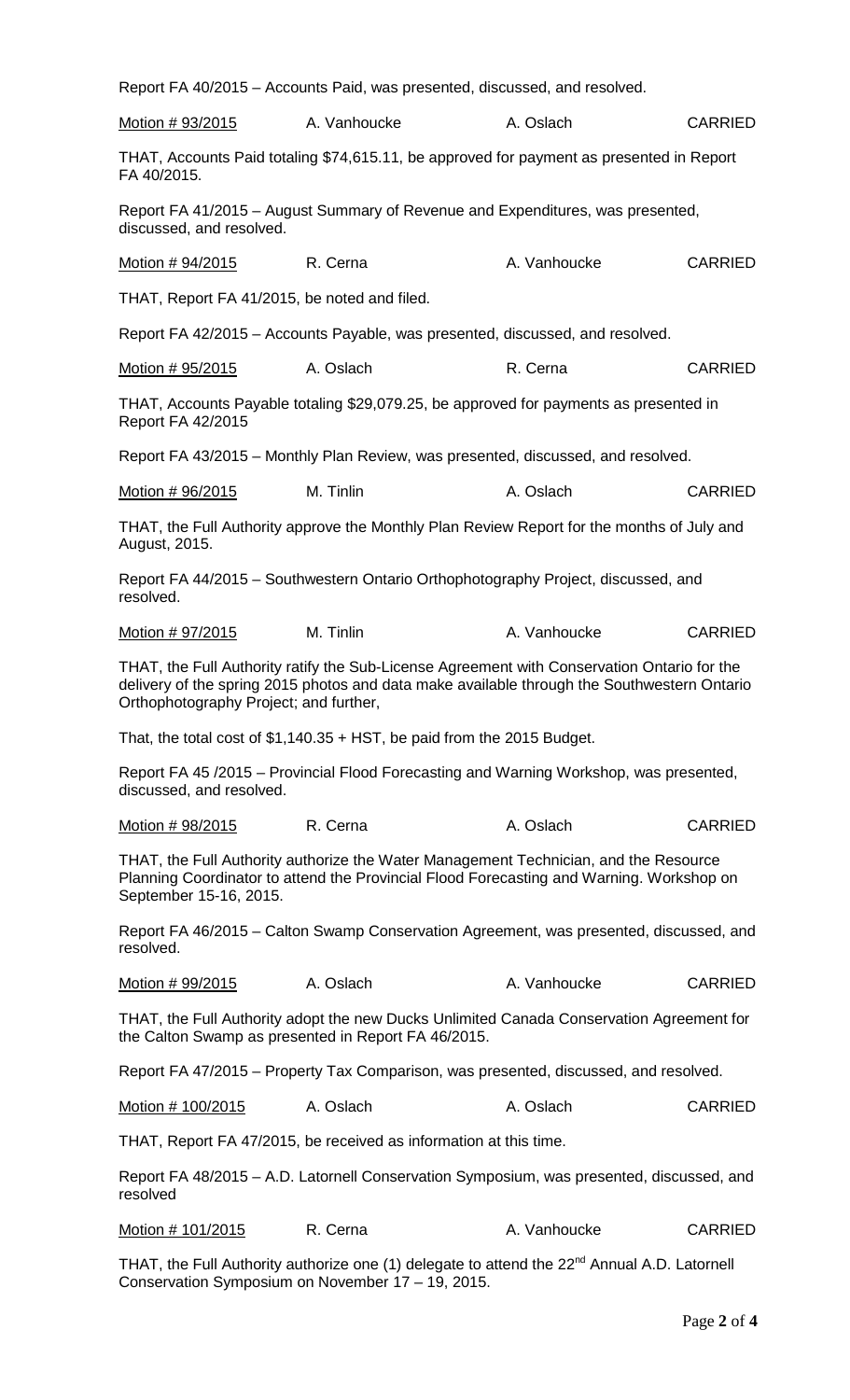Report FA 49/2015 – Small Communities Fund Contribution Agreement, was presented, discussed, and resolved.

Motion # 102/2015 R. Cerna A. Oslach CARRIED

THAT, the Catfish Creek Conservation Authority enter into a Contribution Agreement with the Minister of Agriculture, Food and Rural Affairs for the Catfish Creek Flood Disaster Mitigation Infrastructure Project approved for funding under the Canada-Ontario Small Communities Fund.

Report FA 50/2015 – Conservation Authorities Act Review Discussion Paper, was presented, discussed, and resolved

Motion # 103/2015 A. Oslach A. Vanhoucke CARRIED

THAT, Report FA 50/2015, be received as information at this time; and further,

That, the CCCA member municipalities be contact to encourage them to submit comments on the Conservation Authorities Act Discussion Paper to the Ministry of Natural Resources and Forestry prior to the October 19<sup>th</sup>, 2015, filing deadline.

#### **GENERAL MANAGER / SECRETARY-TREASURER'S REPORT:**

a) Small Communities Fund Announcement:

The General Manager / Secretary – Treasurer acted as the Master of Ceremonies for the Small Communities Fund Announcement in Port Bruce on July 31<sup>st</sup>, 2015. Elgin -Middlesex-London MP Joe Preston, Malahide Mayor Dave Mannell and Kitchener Centre MPP Daiene Vernile were joined by approximately 20 people from the local community for the event. The CCCA will receive a total of \$70,000.00 from the three (3) levels of government for upgrades to the Catfish Creek Flood Disaster Mitigation Infrastructure Project.

b) Environment Canada Funding:

The CCCA received notice from the Minister of the Environment that funding has been approved for a total value of up to \$43,860.00 to undertake the Catfish Creek Valley Habitat Restoration Project. The project will take place at the Yarmouth Natural Heritage Area to restore wildlife population, in particular migratory birds and species at risk

c) 50<sup>th</sup> Anniversary Celebration:

The Kettle Creek Conservation Authority will be celebrating their 50<sup>th</sup> Anniversary with a live comedy show featuring Graham Chitterden on September 12<sup>th</sup>, at the Princess Avenue Playhouse in St. Thomas. Tickets are available for \$30.00 each to attend the celebration.

#### **UNFINISHED BUSINESS:**

None

#### **CHAIRPERSON'S / BOARD MEMBER'S REPORT:**

Chairperson Martyn mentioned that the Sparta and District Historical Society had recently released on Video by Simon Lee titled: "Visit Sparta- Stepping Back In Time". The video highlights Sparta's unique historical architecture from its founding in 1813 as a Quaker settlement

#### **NOTICE OF MOTIONS / NEW BUSINESS:**

None

#### **CORRESPONDENCE:**

- a) Not Copied:
	- Correspondence Register for July 1-31, 2015.
	- Correspondence Register for August 1-31, 2015.